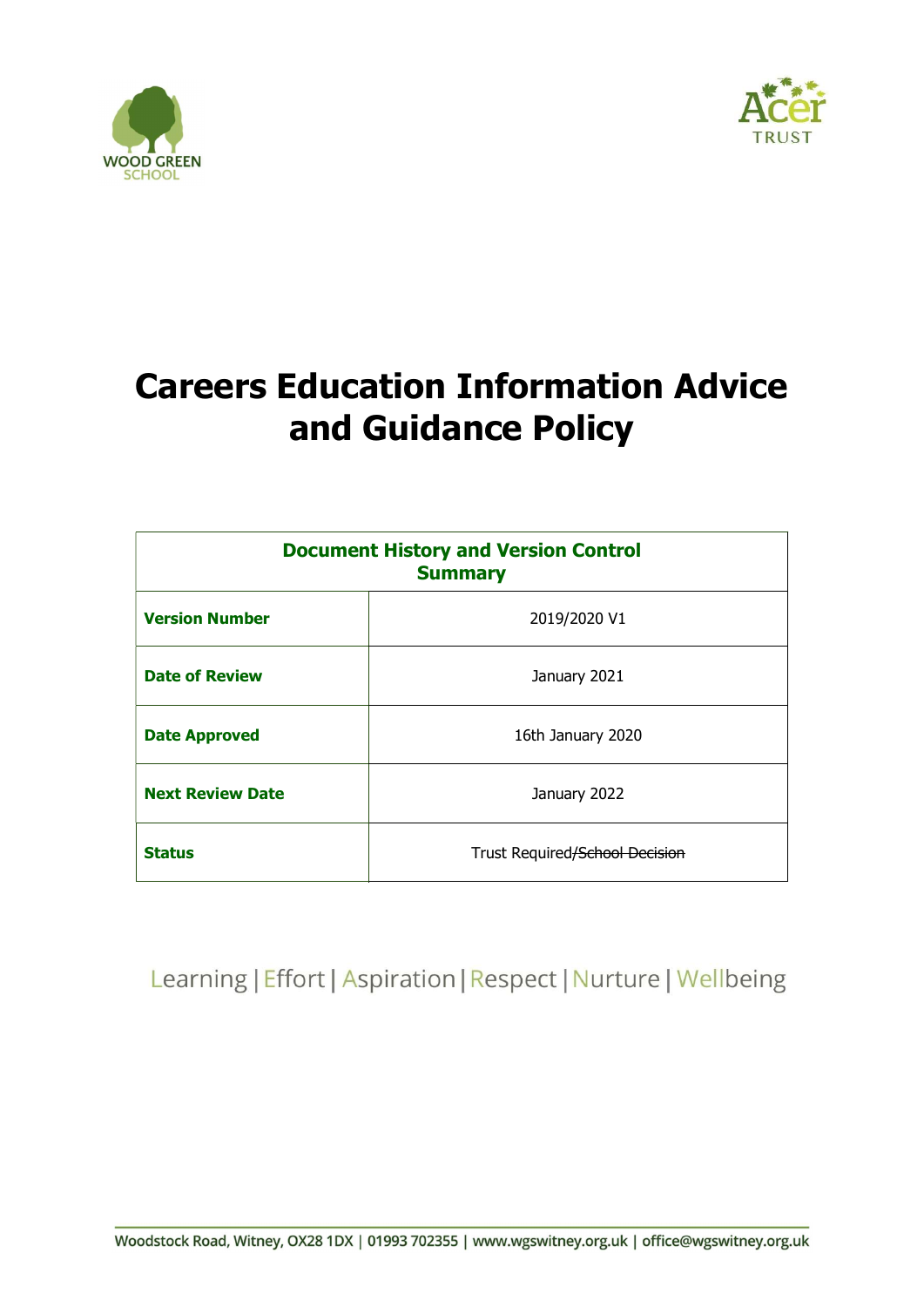# Careers Education Information Advice and Guidance **Policy**

# 1. Background

Careers Education, Information Advice and Guidance makes a major contribution to preparing young people for the opportunities, responsibilities and experiences they will encounter at school, in further education and in working life. It aims to help all students make a successful transition to adulthood by:

- Supporting them to achieve their full potential
- Empowering them to plan and manage their own futures
- Providing comprehensive information on all options
- Raising aspirations
- To support inclusion by promoting equality, diversity, social mobility and challenge stereotypes
- Enabling young people to sustain employability and achieve personal and economic wellbeing throughout their lives
- Promote participation in learning

The CEIAG programme at Wood Green School follows the principals of the Gatsby benchmark which sets out a framework of good practice:

- 1. A stable and embedded programme of careers education and guidance
- 2. Good quality information about future study options, jobs and the labour market
- 3. Opportunities for advice and support tailored to young people's needs
- 4. Subject teaching linked to careers
- 5. Several opportunities to learn from employers and employees
- 6. Experiences of workplaces
- 7. Opportunities to hear from representatives of FE, HE and apprenticeship providers
- 8. Personal guidance from a professionally qualified careers adviser, at the right time.

# 2. Purpose

Wood Green School is committed to career, employability and enterprise learning and development and fulfil their statutory obligations by providing a best practice careers service to all students. The careers programme reflects and embodies the overall vision of Wood Green School. Governors and senior leaders have a key role in developing and approving this policy and the strategic plan for CEIAG thus ensuring it has a high profile and secure place within the school curriculum. This policy supports and is underpinned by other key school policies including: PSHE Policy, Curriculum Policy and SEND Policy.

# 3. Commitment to CEIAG

Wood Green School is committed to providing a planned programme of careers education activities to all year groups, including the opportunity for all students to access impartial information and expert independent advice and careers guidance. Wood Green is also committed to maximise the benefits for all students by adopting a whole school approach involving parents/carers, external IAG providers, employers and other local agencies, the wider community and FE and HE establishments.

The school will provide resources for the successful implementation of this policy through securing:

- An annual budget to cover internal needs, CPD training opportunities and commissioning of external sources
- Adequate staffing
- Student and staff access to information (electronic and hardcopy)
- Designated space for individual, group and research sessions

In compliance with the 2017 government careers strategy, Wood Green School will:

- Ensure that students are aware of the full range of career opportunities available
- Learn from employers about valued workplace skills and have first-hand workplace experience.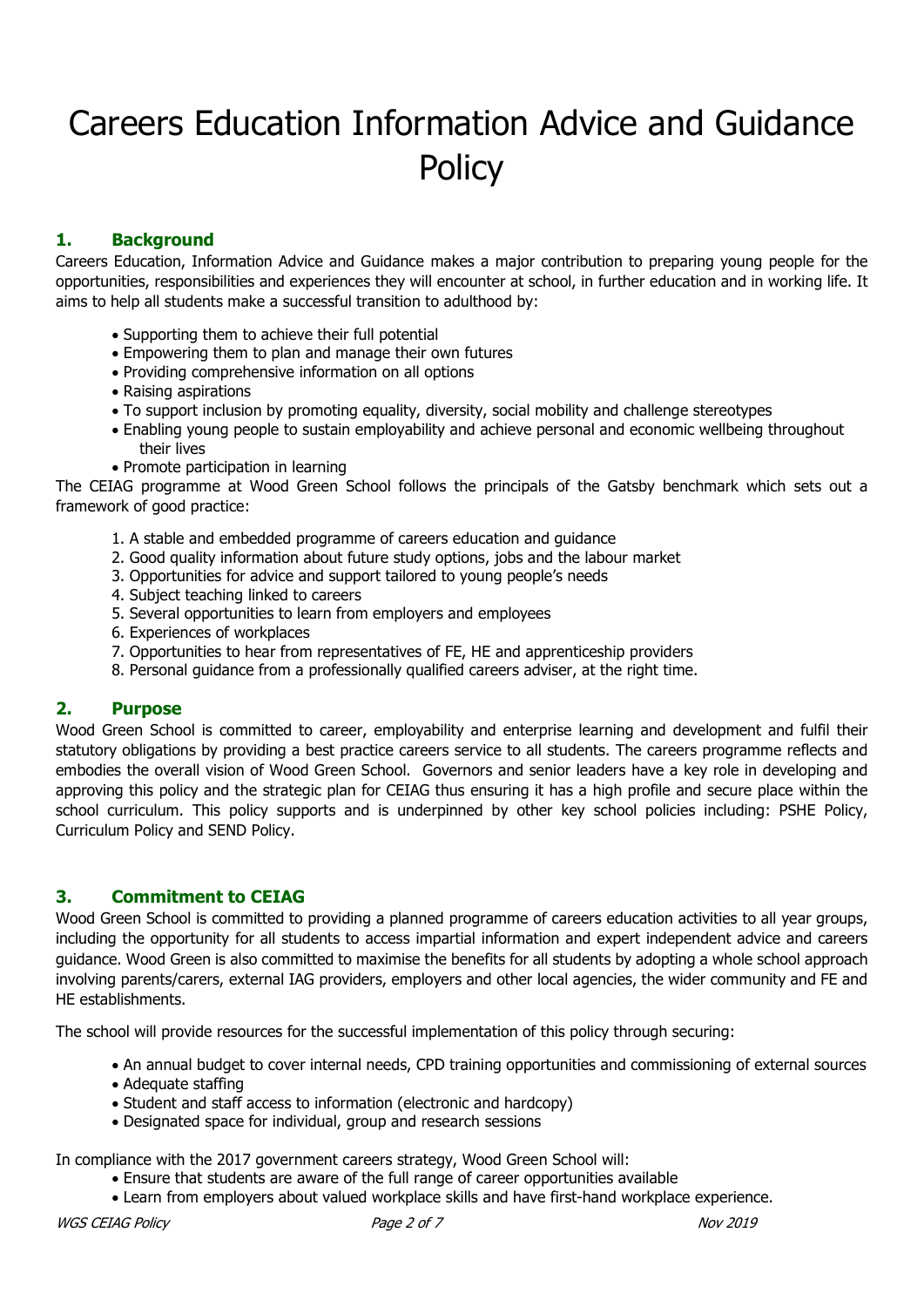- Offer an excellent programme of advice and guidance delivered by qualified advisers with support tailored to the individual
- Provide information needed to understand job and career opportunities available and how knowledge and skills can help towards particular career paths
- Give a range of providers of technical education and apprenticeships the opportunity to access all pupils
- Publish details of career programmes for young people and parents
- Ensure students have at least 1 meaningful encounter with employers per year

#### 4. Communication with External Stakeholders and Provider Access

This policy and current CEIAG relevant information will be accessible on the school website

- 'Where to find Careers Advice and Guidance' in and out of school sheet is put into parent's information booklets and given and referred to regularly with Year 11 and sixth form pupils and given out to all other pupils during a Careers Awareness week.
- Those engaged with the school will be kept in touch of Wood Green Schools Careers provision as and when appropriate including Work Experience providers, Takeover Challenge providers and Business Mentors

#### Management of provider access requests Procedure

A provider wishing to request access should contact: David Askew, d.askew@wgswitney.org.uk

#### Opportunities for access

A number of events, integrated into the school careers programme, will offer providers an opportunity to come into school to speak to students and/or their parents/carer. A separate policy link is available within the school's policies site.

#### 5. Management, Monitoring and Evaluation

A member of the SLT, David Askew, has strategic responsibility for CEIAG with support from Head of Personal Development and with access to administration support. The careers provision and strategy is further supported by a link governor. To ensure that the careers provision remains effective and fully meets the needs of all students, this team and the school's external IAG provider will conduct an annual review of CEIAG, taking account of destination outcome data and feedback from a range of stakeholders. Any updates based on its outcome will be published on the school website.

Key Destinations Data is to be abstracted by the Careers Administrator, once destinations data is published. Analysis to be completed with actions taken to address issues during the year.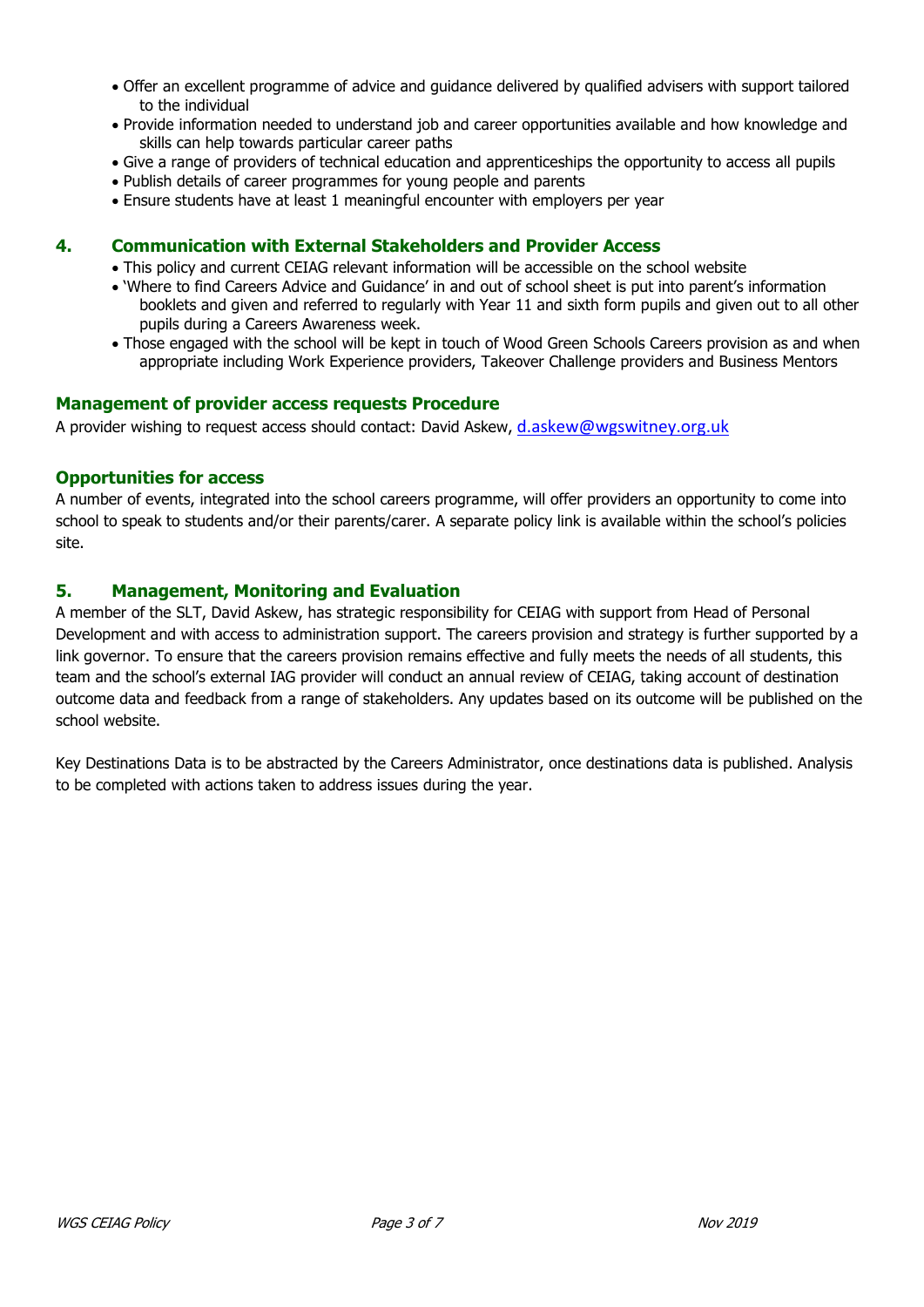# 6. Training and Development

To maintain and continuously develop CEIAG provision at the school, WGS will ensure the continual professional training and development of relevant staff and link governors. These will include:

Teaching staff: All staff will receive an annual presentation on their role as tutors in providing Careers IAG and on other relevant issues and/or areas of good practice e.g. encouraging departments to make links between their subjects and employability skills and related careers. All subject departments to identify a 'careers lead' who will, with the guidance of the Head of Careers, develop and deliver relevant careers information for their subject.

Link Governor: Will attend at least one external careers event or training program each year and provide feedback.

## 7. CEIAG Provision within the school curriculum

At Wood Green School there is a planned programme of learning experiences within the personal development (PD) curriculum as part of year 7-11 students' entitlement to CEIAG.

Activities are aligned with the aims highlighted in the framework for careers, employability and enterprise (Career Development Institute). These enable young people to:

- Develop themselves through career and work-related education Self Development
- Learn about careers and the world of work Career Exploration
- Develop career management and employability skills Career Management

Wood Green School will secure additional access to face to face external specialist careers guidance as stated in the Education Act 2011 for vulnerable students as defined by the school's governing body.

Use of RONI, SEN and Disadvantaged lists to identify, prioritise and provide additional support to students including free access to Morrisby Psychometric careers test, assistance in securing appropriately challenging work experience placements.

#### 7.1 Specific careers guidance at WGS years 7-11

Wood Green School has an ongoing commitment to ensuring that all our students have access to good quality impartial careers advice, thereby ensuring that each student has the best possible foundation on which to base their future choices and pathways.

Each student has access to information in the Careers Library as well as the Careers Advisor. David Bingham from Adviza provides impartial careers advice for Years 9-13, helping students make those crucial career decisions from choosing GCSEs, Apprenticeships and A Level Choices.

Every Year 11 student is seen by the Careers Advisor to make sure that they have explored all possible options before making their decision about their post-16 education, since it is a legal requirement for all young people to be in either education, employment or training up to and including the age of 18.

Careers, course options and their links are also an integral part of the tutor mentoring process, again ensuring that our Year 9s and Year 11s have adequate support to help them make informed choices regarding their options. Careers education is also covered in Personal Development beginning in Year 7 through to Year 11.

#### 8. Policy Approvals and Review

This policy will be updated annually following the annual review and in discussion with staff and external partners and key priorities for action are identified and included in the school improvement plan.

#### Addendum

Below are detailed, by year group, the normal information, advice and guidance students would experience over an academic year. However because of the pandemic many of these activities have either had to be cancelled, postponed or delivered virtually.

#### Year 7

In Year 7, students explore their own personality and interests so that they have a direction to consider the kinds of careers that will appeal.

Activities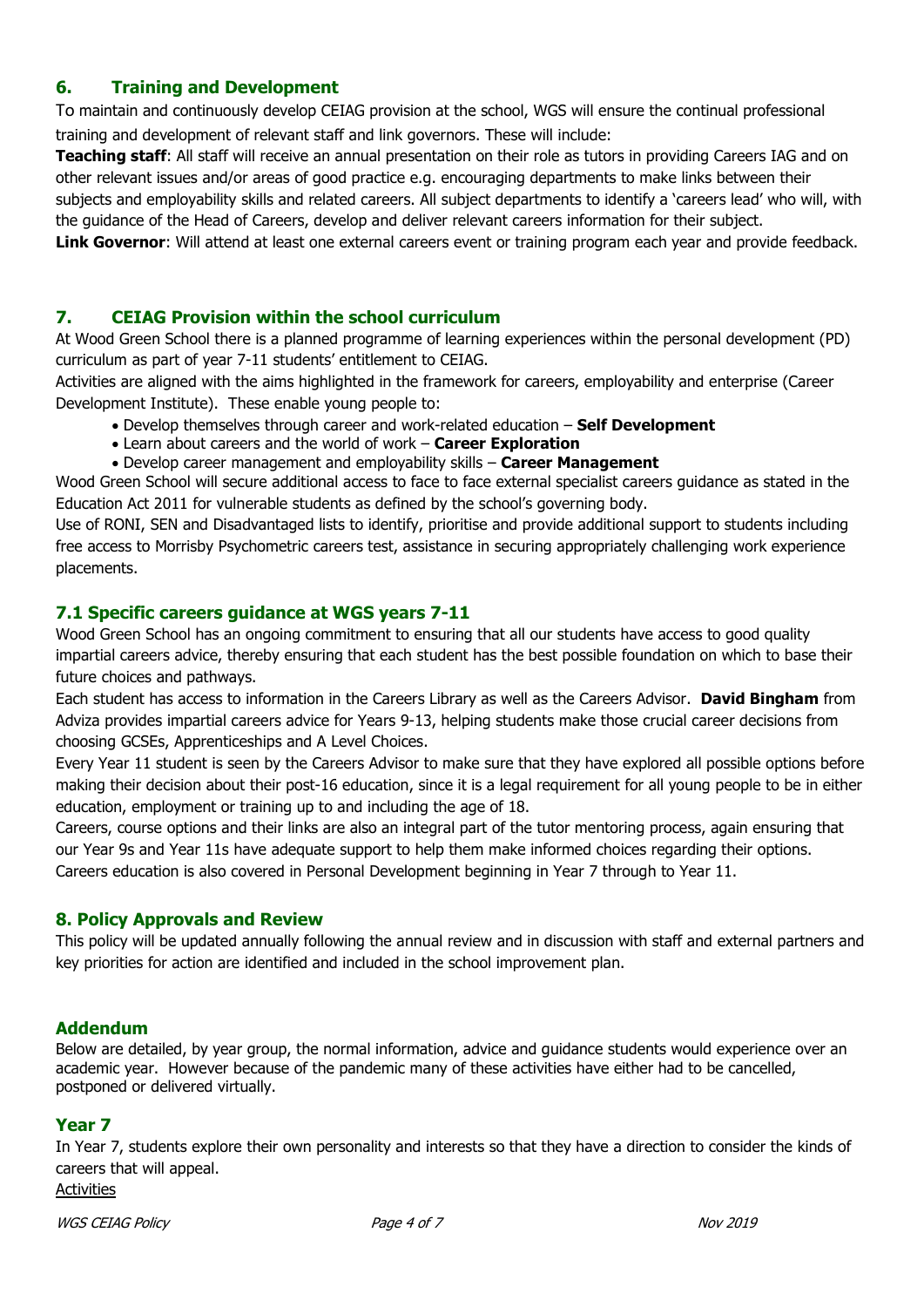- Future aspirations action planning x 3 hours
- Careers assemblies

# Year 8

In Year 8 the students start exploring the World of Work, matching careers to subjects. The majority of students also attend a Working with Parents day in May/June. Any students who are unable to work with their parents are given an alternative work experience curriculum within school. This experience is then followed up in class and in addition members of the school staff come and talk to the students about their experiences in the world of work. Activities

- World of Work x 3 hours
- Working with Parents Day
- Careers assemblies

### Year 9

At the beginning of Year 9, students are encouraged to become involved in the wider community, through visits from outside agencies such as the Scout and Military Cadet movements as well as local volunteering organisations. In this important year, each student is given access to Unifrog , our careers advice portal, to look at their own skills as they start thinking about their GCSE Options.

As part of their Personal Development programme, all Year 9 students have sessions on making GCSE choices in terms of career pathways (matching careers to subjects), an introduction to Unifrog and are provided with an Options Booklet. Following on from this, parents and students are invited to an Information Exchange Evening followed by a Parents Evening where parents and students can discuss their options with their subject teachers.

Any Year 9 who is unsure about their choices and who has been identified by their tutor as needing additional support, can be offered an interview with our Careers Advisor. There are also taster lessons available for any GCSE choices that are new to the students, including the vocational courses offered through Abingdon and Witney College. **Activities** 

- World of Work x 3 hours
- Outside agencies Widening your horizons (Volunteering, Scouts etc) x 1
- Choosing your GCSE options through careers x 2
- Careers assemblies

#### Year 10

As part of the Personal Development programme, students attend presentations from the Sixth Form, Oxfordshire Apprenticeships, Abingdon & Witney College and Oxford Brookes University. The Year 10s also have an assembly from David Bingham, our careers advisor. Careers Interviews will begin in the Summer Term for those students who have requested an interview or are undecided about their choices for post-16. The Morrisby Careers Assessment **Test** is offered to any students that apply.

In the Spring Term, the students begin to make their applications for Work Experience as part of their personal development programme. In addition, the students are taken through a series of lessons on applications and CVs. Activities

- Pathways Post 16 (Introduction Oxford Brookes, Abingdon and Witney College, Apprenticeships, Sixth Form) x 1
- Preparation for work experience x 2
- Applications and CVs  $\times$  1
- Preparing for interviews and personal statements
- Inspiring the Future Industry Speakers
- Careers assemblies
- **•** Careers Fair

### Year 11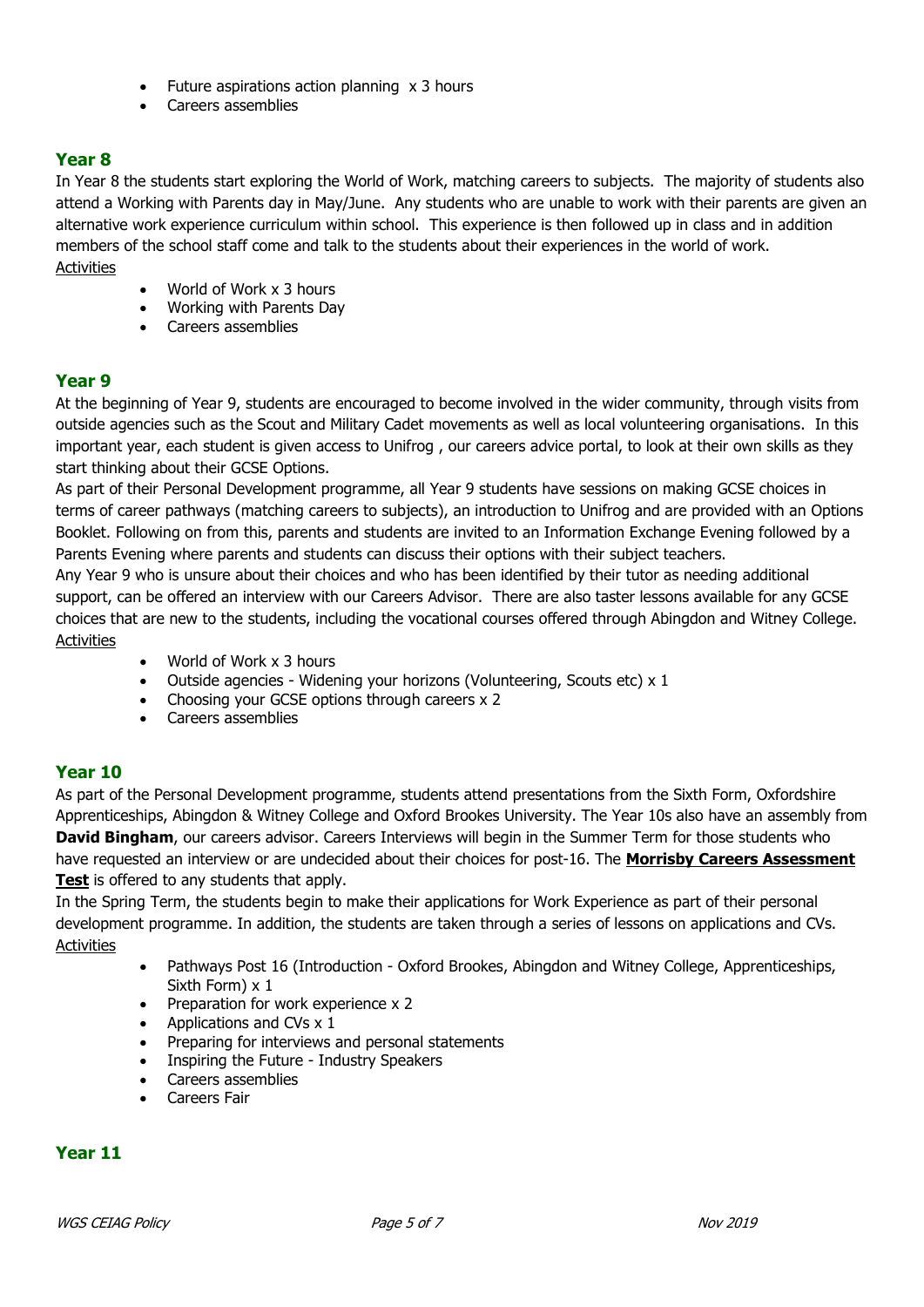During the second term of Year 11 every student spends a week on Work Placement. We ensure that every student has a one to one interview with our Careers Advisor David Bingham. Every student has guidance and advice for their chosen route after Year 11.

Before and after their week on Work Experience, the Year 11 Personal Development programme takes students through the process of revisiting and researching the Post 16 options available to them. They are also given some training on interview skills, and the writing of personal statements, as a preparation for their interviews. The students are given valuable feedback as part of this process.

Outside speakers from different professions, including STEM careers (science, technology, engineering and maths) describe their work, and the pathways leading to their profession.

Again, as in Year 10, The Morrisby Test careers assessment is offered to any students that apply to sit it.

All students who show an interest in attending the **Sixth Form** at Wood Green School have an interview where they will be given advice on choosing their **A level options**. Advice can also be obtained from Tutors and Subject Teachers.

The students are also made aware of Abingdon and Witney College Open Days and any apprenticeship events happening in the local community.

Activities

- $\bullet$  Health and Safety x 1
- $\bullet$  Rights and responsibilities  $\times$  1
- $\bullet$  Interview and self presentation skills  $x$  1
- CV Preparation
- Post 18 "Aspirations Day"
- Witney Careers and Apprenticeships Fair

# 7.2 Specific careers guidance at WGS years 12-13

Throughout a student's Sixth Form career, there is a dedicated focus on careers and university information and guidance delivered through sessions in Sixth Form Studies, enrichment and activities and discussion in tutor time. As well as hosting careers speakers in Sixth Form Studies, we run workshops and group activities on employability and presentation skills, giving students an insight into which skills they need to develop in order to pursue the next step. We look at how to write eloquently to provide employers and universities with a best first impression. There is also extensive guidance on choosing a university, looking at open days, student finance and money management from representatives from Birmingham , Coventry and Oxford Brookes Universities. We run several sessions on filling in UCAS forms and writing personal statement. This process begins in Year 12 and carries on through Terms 1 and 2 of Year 13.

Students applying to Oxford or Cambridge university or courses in Medicine, Veterinary Science or Dentistry also receive dedicated support at the end of Year 12. In parallel to this, Adviza run sessions for students seeking employment at the end of their time in Sixth Form. To complement all of this, students are also encouraged to complete an employability skills audit to enable them to hone their skills during their time in Sixth Form. Examples of the events and advice that we give every year are:

- Studying Abroad
- The Benefits of University
- How to Choose Your University
- How to Write Your Personal Statement
- Applying to Oxford and Cambridge
- How to Prepare for Open Days
- Introduction to Student Finance
- World of Work The 21st Century Job Market
- World of Work Your CV
- World of Work Interview Techniques
- Life in Year 13 and the University Experience
- Raising Aspirations visit to Oxford University
- Careers Seminars, with talks so far including how to get into Law, Medicine, Business, Science and careers in the Media which run in Term 6, using not only alumni but also experts in their field